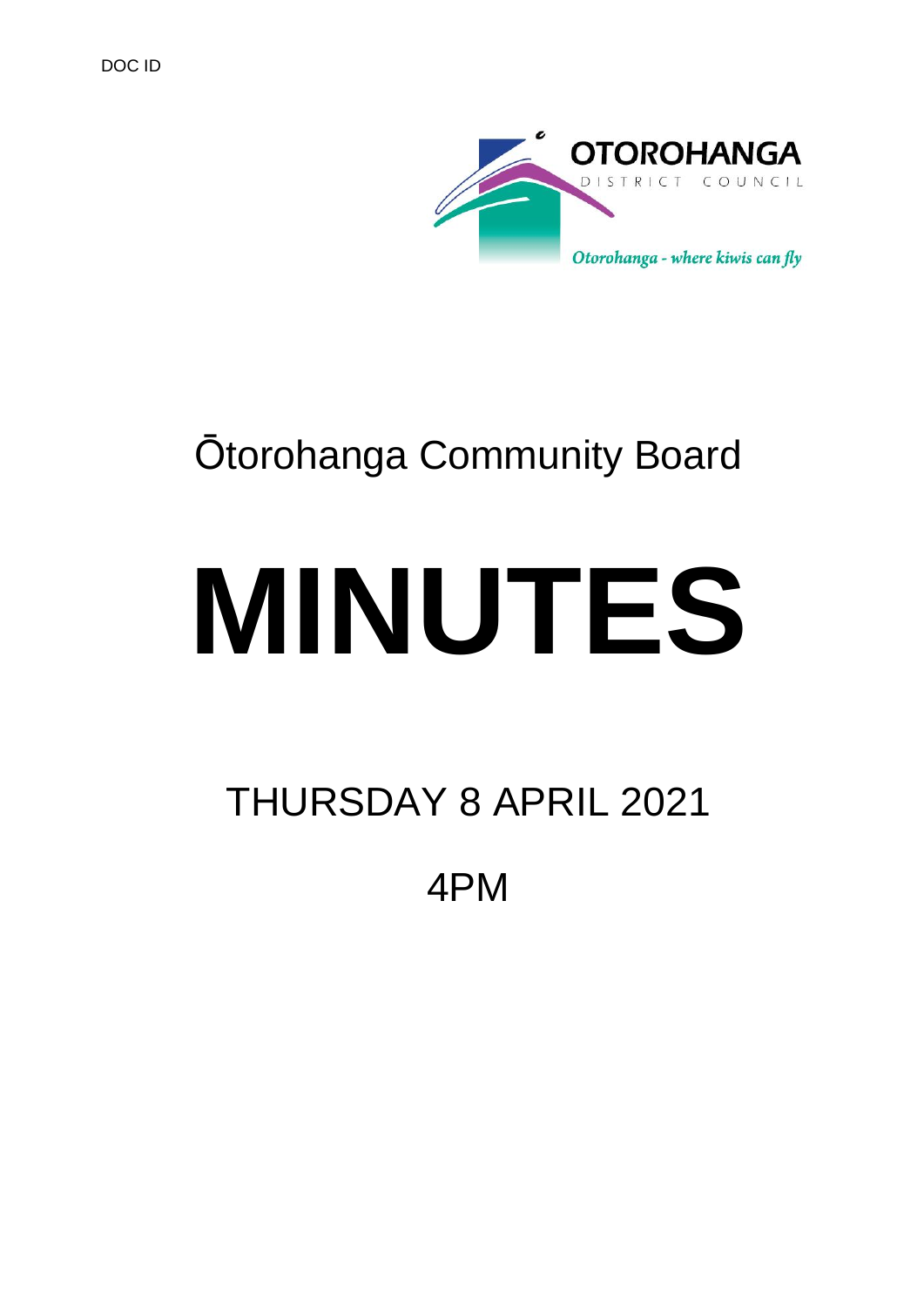#### **ŌTOROHANGA COMMUNITY BOARD**

8 APRIL 2021

Minutes of an Ordinary meeting of the Ōtorohanga Community Board held at St. David's Community Hall, Cnr Ranfurly and Turongo Street Ōtorohanga on Thursday 8 April 2021 commencing at 4pm.

Tanya Winter **CHIEF EXECUTIVE**

### **MINUTES**

**ORDER OF BUSINESS: ITEM** PAGE **PRESENT 1 IN ATTENDANCE 1 DECLARATION OF INTEREST 1 PUBLIC FORUM CONFIRMATION OF MINUTES – 2 DECEMBER 2020 1 1 ITEM 61 ŌTOROHANGA COMMUNITY BOARD 2021 MEETING DATES 3 ITEM 62 CONFIRMATION OF ROAD NAME 4 ITEM 63 INSTALLATION OF DECORATIVE LIGHTING IN THE ŌTOROHANGA MAIN STREET 4 BOARD MEMBER UPDATE 4**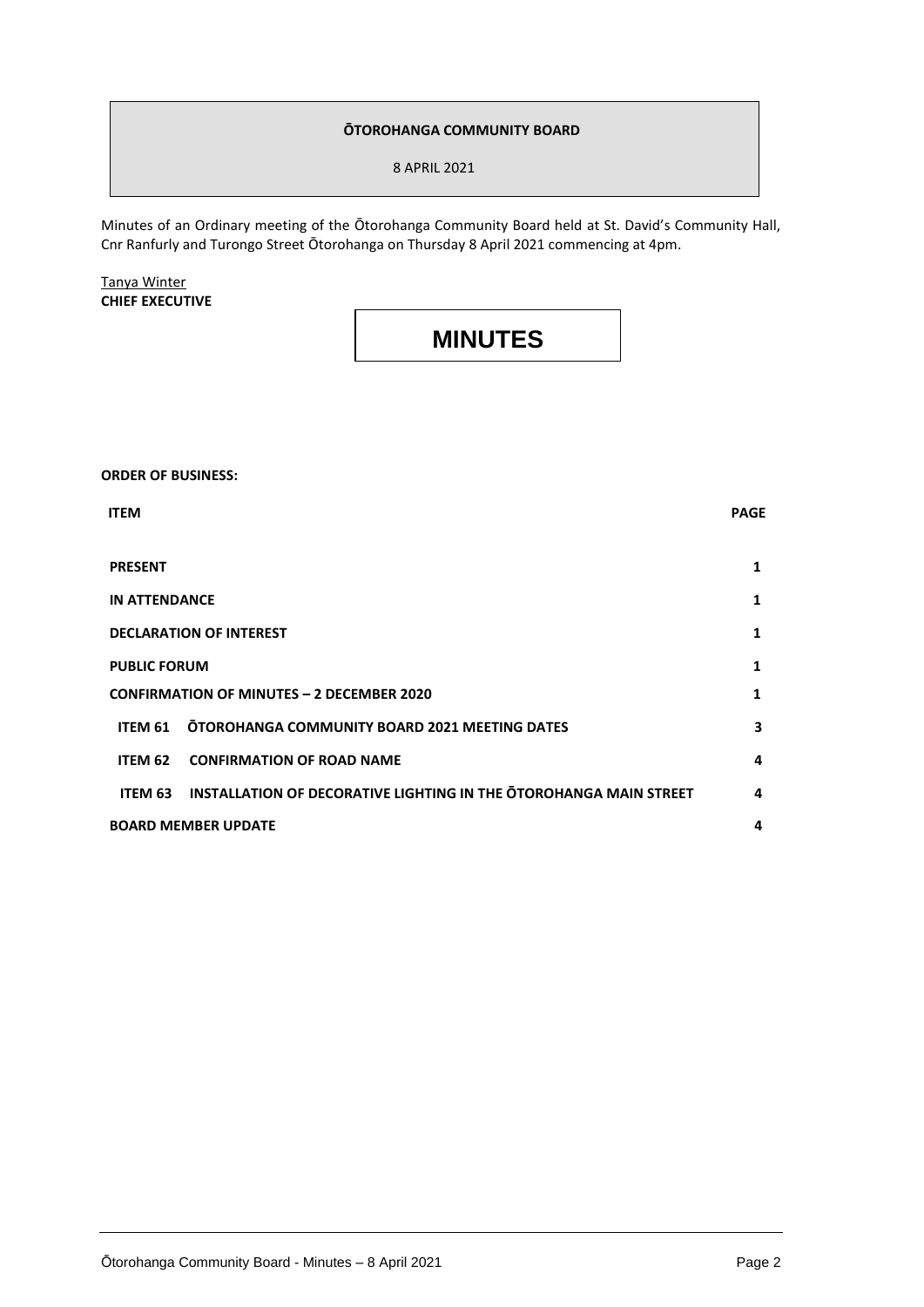#### **PRESENT**

Mr. N Gadd (Chair), Crs. Rodney Dow & C. Christison, Board Members Mrs. K Brown-Merrin, Mr. P Coventry, Mr. A Buckman

#### **IN ATTENDANCE**

His Worship the Mayor, MM Baxter, Ms. Tanya Winter (Chief Executive), Messrs. R Brady (Group Manager Engineering), J le Fleming (Community Facilities Manager) and CA Tutty (Governance Supervisor).

The Chair declared the meeting open and welcomed members to the first meeting of the Board for 2021.

#### **APOLOGIES**

No apologies were received.

#### **DECLARATION OF INTEREST**

The Chair asked members whether they had any Declarations of conflicts of interest.

No Declarations of conflicts of interests were received.

#### **PUBLIC FORUM**

Ms. Cait Cresswell (Regional Activity Coordinator West Region) for Sport Waikato introduced herself to members and summarised her role with Council.

#### **CONFIRMATION OF MINUTES – 2 DECEMBER 2020**

**Resolved** that the Minutes of the meeting of the Ōtorohanga Community Board held on 2 December 2020, as circulated, be approved as a true and correct record of that meeting and the recommendations contained therein be adopted.

#### **MR. COVENTRY / MRS. BROWN-MERRIN**

#### **ITEM 61 ŌTOROHANGA COMMUNITY BOARD 2021 MEETING DATES**

The Governance Supervisor summarised his report on amending the Boards 2021 Calendar year meeting dates to the first Thursday of each month.

**Resolved** that the amended dates presented below for meetings of the Ōtorohanga Community Board covering the 2021 calendar year be adopted:

#### **THURSDAY**

- $\bullet$  8 April 2021 (2<sup>nd</sup> Thursday)
- 6 May 2021  $(1^{st}$  Thursday)
- 3 June 2021  $(1<sup>st</sup> Thursday)$
- $1$  July 2021 (1st Thursday)
- 5 August 2021  $(1^{st}$  Thursday)
- 2 September 2021  $(1<sup>st</sup> Thursday)$
- 7 October 2021  $(1^{st}$  Thursday)
- 4 November 2021  $(1<sup>st</sup> Thursday)$
- 2 December 2021  $(1<sup>st</sup> Thursday)$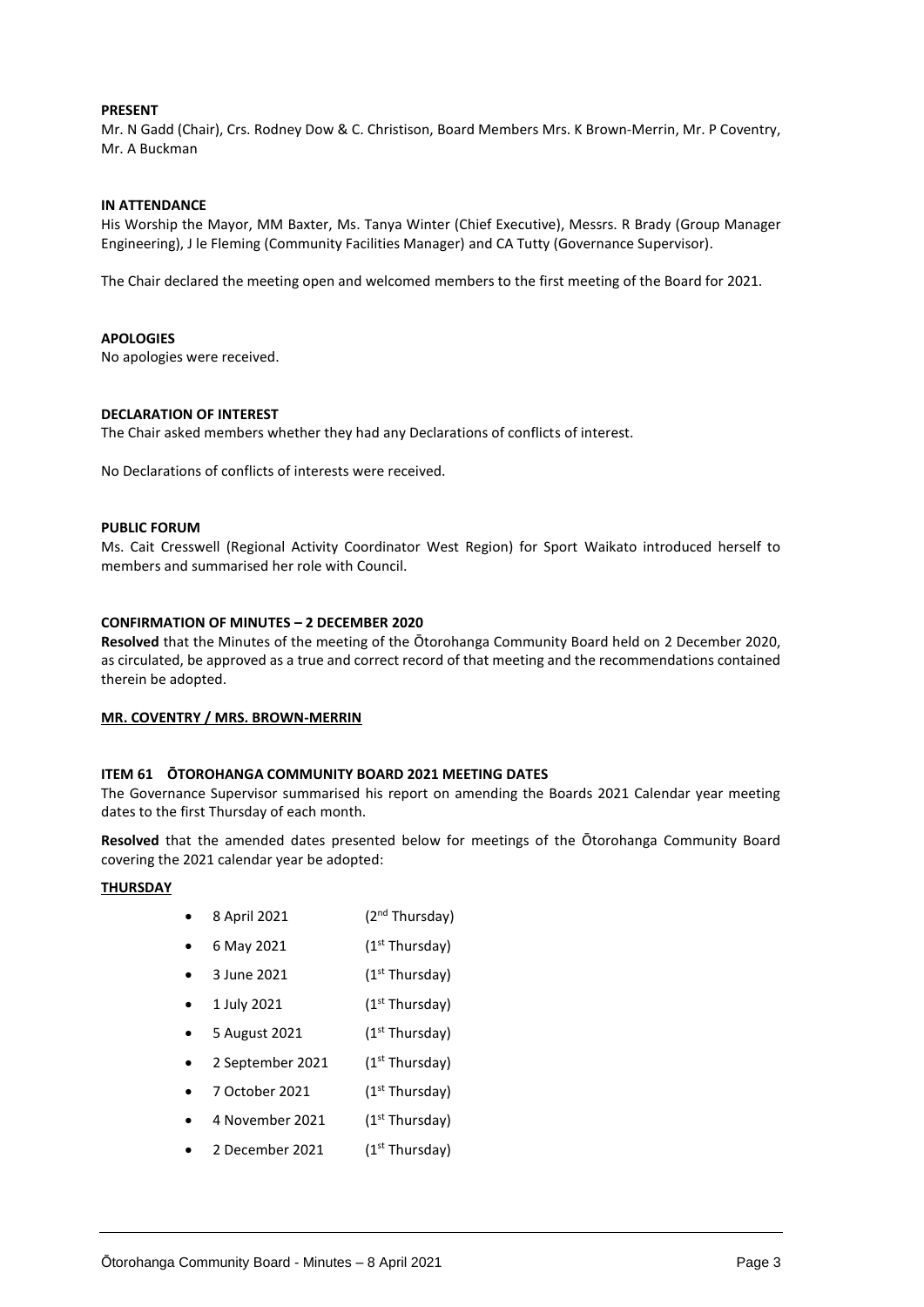#### **COUNCILLOR CHRISTISON / MRS BROWN-MERRIN**

#### **ITEM 62 CONFIRMATION OF ROAD NAME**

The Group Manager Engineering extended an apology from the Group Manager Environment who is unable to attend today's meeting.

The Group Manager Engineering referred members to his report advising that a road name is required for the private right of way off Orahiri Terrace that will service a new subdivision accommodating eight dwellings. He summarised the content of the report and invited the Board members discuss the proposal.

**Resolved** that the Group Manager Environment's report be received and that it be recommended to the Ōtorohanga District Council the approval of the road name 'Wood Lane' for a private right of way shown as Lot 8 on Land Transfer Plan LT 527557 and located on the northern side of Orahiri Terrace, Ōtorohanga.

#### **MR. COVENTRY / COUNCILLOR DOW**

#### **ITEM 63 INSTALLATION OF DECORATIVE LIGHTING IN THE ŌTOROHANGA MAIN STREET**

The Group Manager Engineering summarised his report advising that the Board may wish to replace the decorative LED lighting which was wrapped around the street light posts in the Ōtorohanga Town Centre along Maniapoto Street.

He asked members whether they had any questions on the proposal.

During discussion the following points were raised:

- a) To ensure the proposal is not replicated in the proposed upgrade of the town centre.
- b) That the lighting could be relocated and repurposed.
- c) Only replacing existing lighting.

**Resolved** that the Group Manager Engineering report be received and that the Ōtorohanga Community Board allocate funding up to an amount of \$25,000 from the Ōtorohanga General Reserve Fund for the replacement of the decorative lighting around the street light posts in the Ōtorohanga Town Centre.

#### **COUNCILLOR CHRISTISON / MRS BROWN-MERRIN**

#### **BOARD MEMBER UPDATE**

#### COUNCILLOR DOW

- Attended LTP Workshops.
- Visited Nelson and was impressed with the provision of hammocks for use by the public.
- Attended a Waikato Regional Council Road to Zero presentation.
- Expressing some concern that there are no big areas around the Community or large spaces for businesses to expand into.

MRS BROWN- MERRIN

- Attended an Ambassador programme presented by Hamilton and Waikato Tourism held recently at the Ōtorohanga Kiwi House.
- Several people contacted her regarding the Gambling Policy Review.
- Submitted two presentations to the Community Board Awards being held in Gore.

The Chair on behalf of Board Members thanked Mrs. Brown-Merrin for her efforts in submitting these presentations.

MR COVENTRY

- Has also been approached re the Gambling Policy Review.
- Thrive Programme support from Ōtorohanga College and every School (that's intermediate) in the District.